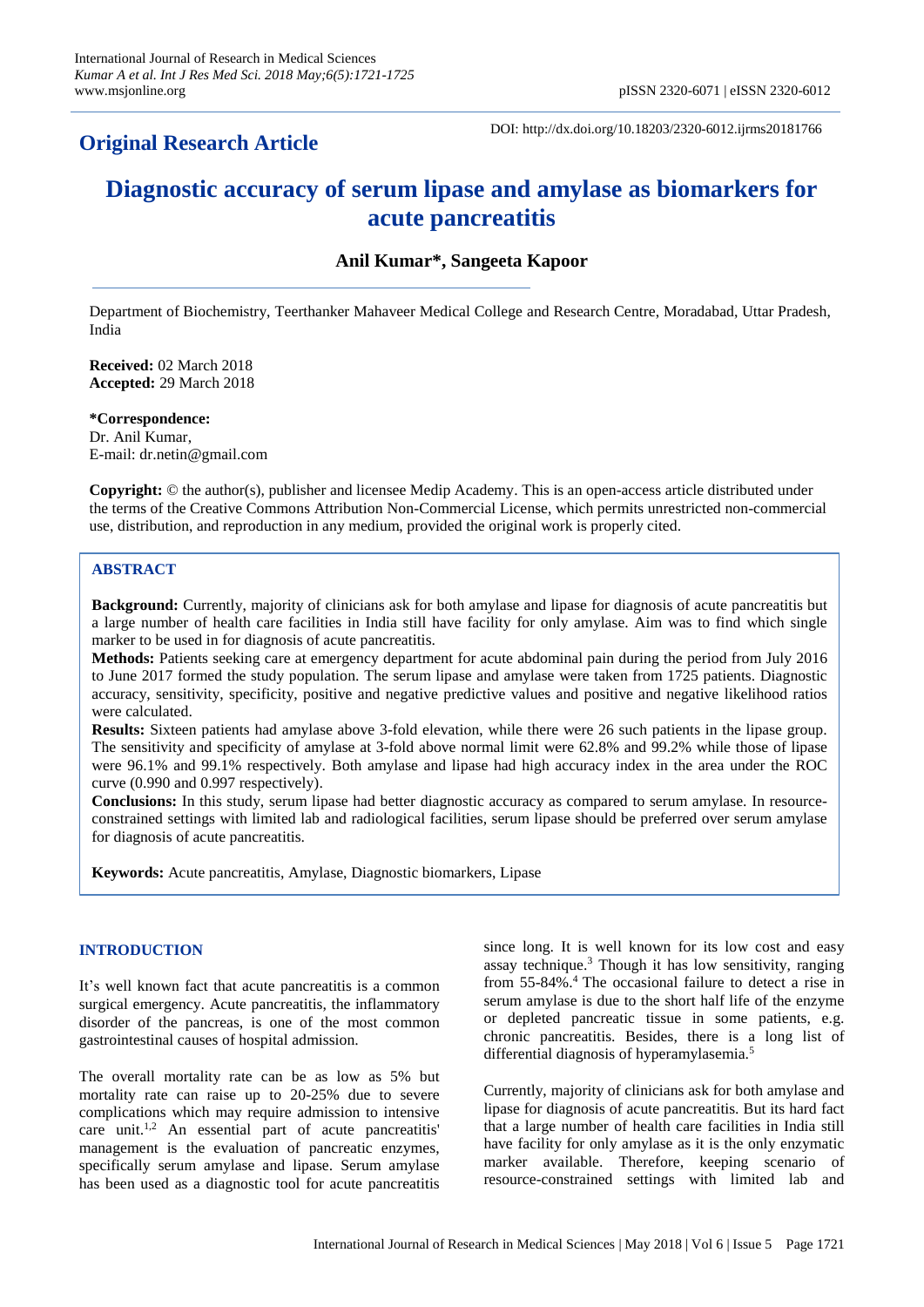radiological facilities in mind, it was planned to evaluate diagnostic accuracy of serum lipase and amylase as biomarkers for acute pancreatitis. Thus, the aim of the study was to find which single marker to be used in for diagnosis of acute pancreatitis.

#### **METHODS**

The present study was planned and executed by the Department of Biochemistry in collaboration with emergency and radiology departments of a tertiary care teaching center of western Uttar Pradesh. Patients seeking care at emergency department for acute abdominal pain during the period from July 2016 to June 2017 formed the study population. Only those cases were included in the study whose blood samples were drawn and acute pancreatitis was suspected. Those cases who were clinically unlikely to be acute pancreatitis and with normal amylase and lipase were presumed not having acute pancreatitis. Such cases were excluded from this study. Subjects with coexistent pathologies like parotid disease, intracranial haemorrhage, end-stage renal disease, causing the rise in amylase or lipase were also excluded.

The laboratory data of amylase and lipase were retrieved for study subjects who presented during study period with acute abdominal pain and blood taken for the above investigation. Clinical records and reports of the study subjects served as study tools. Their clinical records were then traced and retrieved from Medical Records Department (MRD), the central laboratory, biochemistry department and radiology department. The diagnosis of acute pancreatitis requires two of the following three features, characteristic abdominal pain, levels of serum amylase or serum lipase, or both, that are three or more times the upper limit of normal and findings of acute pancreatitis on computed tomography. For the purpose of this study, the gold standard method was defined as those with clinical diagnosis of acute pancreatitis supported by radiological evidence, either by ultrasonography (USG) or computed tomography (CT). Patients with a confirmed diagnosis of acute pancreatitis were listed down. Their records were examined if the cases fulfilled the criteria of the gold standard. Samples were collected within 12 to 38 hours of onset of abdominal pain. A serum amylase level 2 or 3 time above normal is considered to be acute pancreatitis. The assays for both amylase and lipase were made by autoanalyzer Erba-XL-600 (Transasia Biomedicals).

The study adhered to the tenets of the Declaration of Helsinki for research in humans. All the proforma were manually checked and edited for completeness and consistency and were then coded for computer entry. After compilation of collected data, analysis was done by dividing subjects into 2 groups, 2-fold and 3-fold rise above normal levels both in amylase and lipase. These groups were defined as indeterminate as their blood results were not high enough to support a diagnosis of pancreatitis.

Diagnostic accuracy was calculated by plotting area under curve (AUC) in the receiver operating characteristic curve (ROC). A 2-way table was also formulated with sensitivity, specificity, positive and negative predictive values and positive and negative likelihood ratios calculated. The ROC was constructed using the Stats Direct program. Wilcoxon method was used for the estimation of the AUC of the ROC curves. Medcalc was used for the comparison of area under the ROC curve.

#### **RESULTS**

A total of 1725 patient presented to emergency department with acute abdominal pain during the study period and blood samples were taken. The total number of patients with amylase level above normal value was 144 while that for lipase was 218. Notably, 117 patients had amylase result above normal but below 2-fold elevation, while there were 182 such patients in the lipase group. Sixteen patients had amylase above 3-fold elevation, while there were 26 such patients in the lipase group. Distribution of study subjects as per levels of amylase and lipase are presented in Table 1.

| <b>Variables</b>                                                 | <b>Serum amylase</b> | <b>Serum lipase</b>   |
|------------------------------------------------------------------|----------------------|-----------------------|
| Within normal limit                                              | 1581 (91.65%)        | 1507 (87.36%)         |
|                                                                  | CI: 91.02-93.14%     | $CI: 85.20 - 89.01\%$ |
| Above normal limit (amylase >141 U/L, lipase >51 U/L)            | 144 (8.35%)          | 218 (12.64%)          |
|                                                                  | $CI: 6.98 - 9.26\%$  | CI: 12.03-14.14%      |
| Between upper limit and 2-fold elevation (indeterminate)         | 117(6.78%)           | 185 (10.72%)          |
|                                                                  | $CI: 5.82 - 7.84\%$  | $CI: 9.42 - 10.87\%$  |
| Above 2-fold elevation (amylase $>282$ U/L or lipase $>102$ U/L) | $26(1.50\%)$         | $37(2.14\%)$          |
|                                                                  | $CI: 1.20 - 2.16\%$  | $CI: 1.58 - 2.54\%$   |
| Above 3-fold elevation (amylase $>423$ U/L or lipase $>153$ )    | $16(0.92\%)$         | $26(1.51\%)$          |
|                                                                  | $CI: 0.61 - 1.42\%$  | $CI: 0.98 - 1.83\%$   |
| $CI = 95\%$ confidence interval                                  |                      |                       |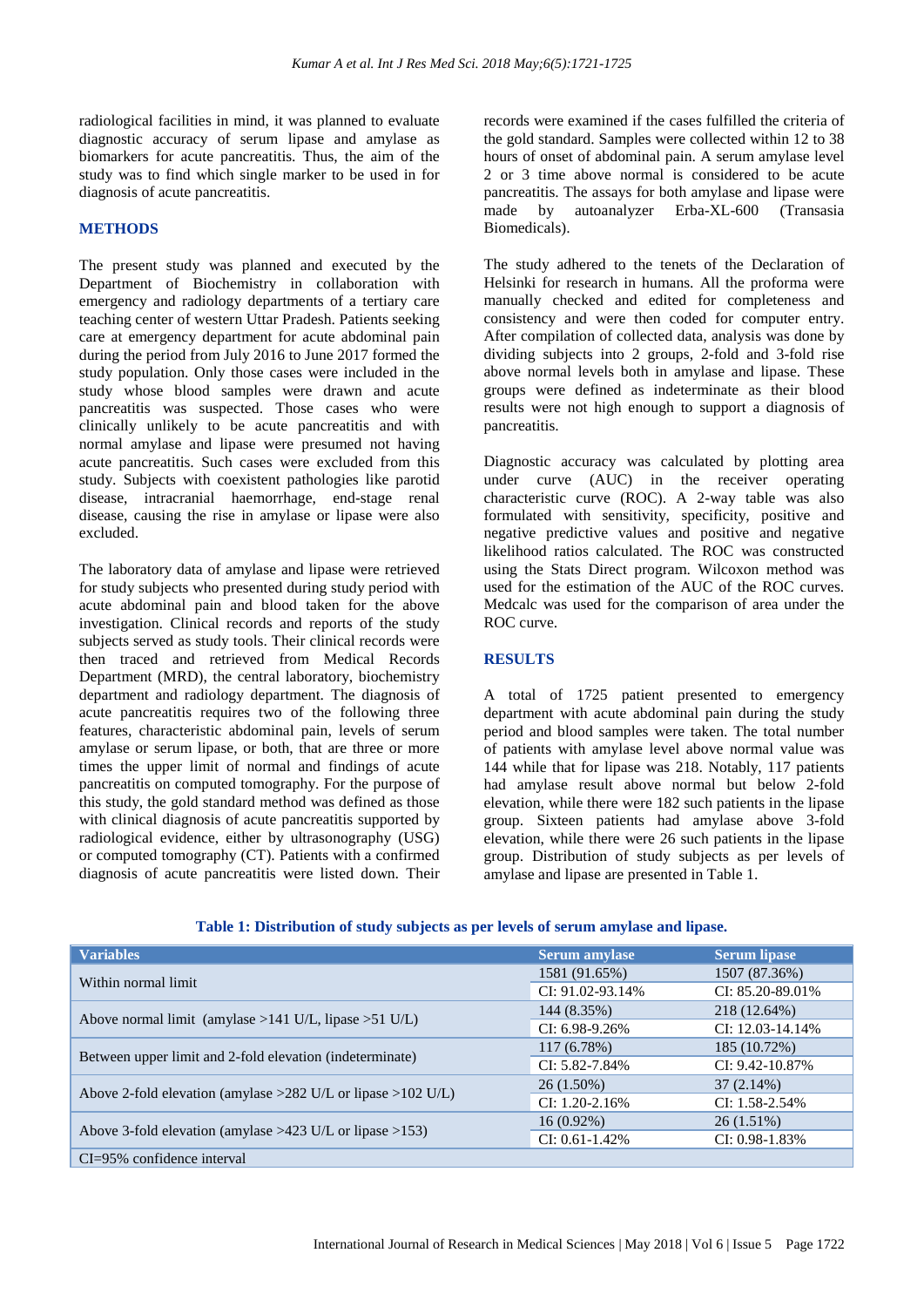A total of 17 patients had their clinical diagnosis as acute pancreatitis.

However, on reviewing their clinical records, only 11 patients had positive radiological evidence of acute pancreatitis. Among these clinical pancreatitis patients, two of them had severe abdominal or epigastric pain but initially both amylase and lipase levels were normal. Subsequent blood tests after hospital admission showed raised amylase and lipase levels. However, CT abdomen in both showed unremarkable changes in the pancreas. Four patients had amylase level in the indeterminate group but two of them had 2-fold elevation in lipase and the other two had 3-fold elevation. On the other hand, no patient with lipase level in the indeterminate group had amylase level raised above 2-fold.

The sensitivity and specificity of amylase at 3-fold above normal limit were 62.8% and 99.2% while those of lipase were 96.1% and 99.1% respectively. The sensitivity, specificity, positive and negative predictive values, positive and negative likelihood ratios at both 2-fold and 3-fold levels, with confidence intervals are shown in Table 2.

| <b>Variable</b>                                                                                                 | <b>Amylase</b>      |                     | <b>Lipase</b>       |                     |  |
|-----------------------------------------------------------------------------------------------------------------|---------------------|---------------------|---------------------|---------------------|--|
|                                                                                                                 | $>423$ U/L          | $>282$ U/L          | $>153$ U/L          | $>102$ U/L          |  |
| Sensitivity                                                                                                     | 0.628               | 0.744               | 0.961               | 1.000               |  |
|                                                                                                                 | CI:0.378-0.785      | $CI: 0.617 - 0.936$ | CI:0.732-0.984      | $CI: 0.822 - 1.000$ |  |
| Specificity                                                                                                     | 0.992               | 0.991               | 0.991               | 0.986               |  |
|                                                                                                                 | $CI: 0.986 - 0.995$ | $CI: 0.974 - 0.995$ | $CI: 0.986 - 0.995$ | $CI: 0.978 - 0.989$ |  |
| <b>PPV</b>                                                                                                      | 0.421               | 0.362               | 0.421               | 0.311               |  |
|                                                                                                                 | CI:0.245-0.594      | $CI: 0.223 - 0.460$ | $CI: 0.264 - 0.583$ | CI:0.198-0.418      |  |
| <b>NPV</b>                                                                                                      | 0.997               | 0.998               | 0.999               | 1.000               |  |
|                                                                                                                 | CI:0.993-0.999      | $CI: 0.995 - 1.000$ | $CI: 0.993 - 0.999$ | $CI: 0.997 - 1.000$ |  |
| $LR (+ve)$                                                                                                      | 112.32              | 78.015              | 113.264             | 66.744              |  |
|                                                                                                                 | CI:65.472-184.528   | CI:52.852-109.452   | CI:78.315-162.154   | CI:50.854-84.477    |  |
| $LR$ (-ve)                                                                                                      | 0.372               | 0.175               | 0.043               | $\overline{0}$      |  |
|                                                                                                                 | $CI: 0.197 - 0.645$ | $CI: 0.063 - 0.445$ | $CI: 0.012 - 0.322$ |                     |  |
| PPV=positive predictive value, NPV=negative predictive value, LR $(+ve)$ =positive likelihood ratio, LR $(-ve)$ |                     |                     |                     |                     |  |
| =negative likelihood ratio                                                                                      |                     |                     |                     |                     |  |

**Table 2: Sensitivity, specificity, PPV, NPV, positive and negative LR.**

Both amylase and lipase had high accuracy index in the area under the ROC curve (0.990 and 0.997 respectively). On plotting ROC curve of amylase, the AUC was 0.990 with 95% confidence interval 0.983- 0.996,  $p<0.001$  and cut-off value at 180. Similarly, on plotting ROC curve of lipase, the AUC was 0.997 with 95% confidence interval 0.989- 0.997, p<0.001 and cut-off value at 141. But the difference between the AUC of these two graphs was not statistically significant.

#### **DISCUSSION**

Serum amylase has been used as a diagnostic tool for acute pancreatitis since the 1920s. Lipase assay was first introduced in 1986 in USA and claimed to achieve a sensitivity of 80% and specificity of 60%.<sup>6</sup> Thomson et al, in 1987 found the sensitivities of both amylase and lipase were 67-100%, while the specificities were 85- 98% and 83-98% respectively.<sup>7</sup> Smith et al, in 2005 showed that the sensitivity and specificity of amylase were 69% and 96% respectively.<sup>8</sup>

In this study, we observed that the sensitivity and specificity of amylase at 3-fold above normal limit were 62.8% and 99.2% while those of lipase were 96.1% and 99.1% respectively. A cut-off of three folds of the upper limit of reference has improved the diagnostic criteria for acute pancreatitis by increasing the sensitivity and specificity of both amylase and lipase tests. $9,10$ 

Clave P et al, in his prospective study used different diagnostic cut-off points to diagnose acute pancreatitis, and found no difference found between serum amylase and lipase in terms of diagnostic accuracy as measured by the area under the Receiver Operating Curve (ROC).<sup>11</sup> On the other hand, another study by Chase CW et al, observed that patients admitted with acute abdominal pain indicated that serum lipase offered a better diagnostic efficiency than amylase (94% versus 91%), despite the tests having similar degrees of specificity and sensitivity.<sup>12</sup>

Given that the levels of lipase remain raised for a longer time than that of amylase, a prospective study by Treacy J et al, looking at the level of amylase and lipase during the first day in comparison to the third day of presentation of acute abdominal pain observed that serum lipase had a better degree of sensitivity and specificity for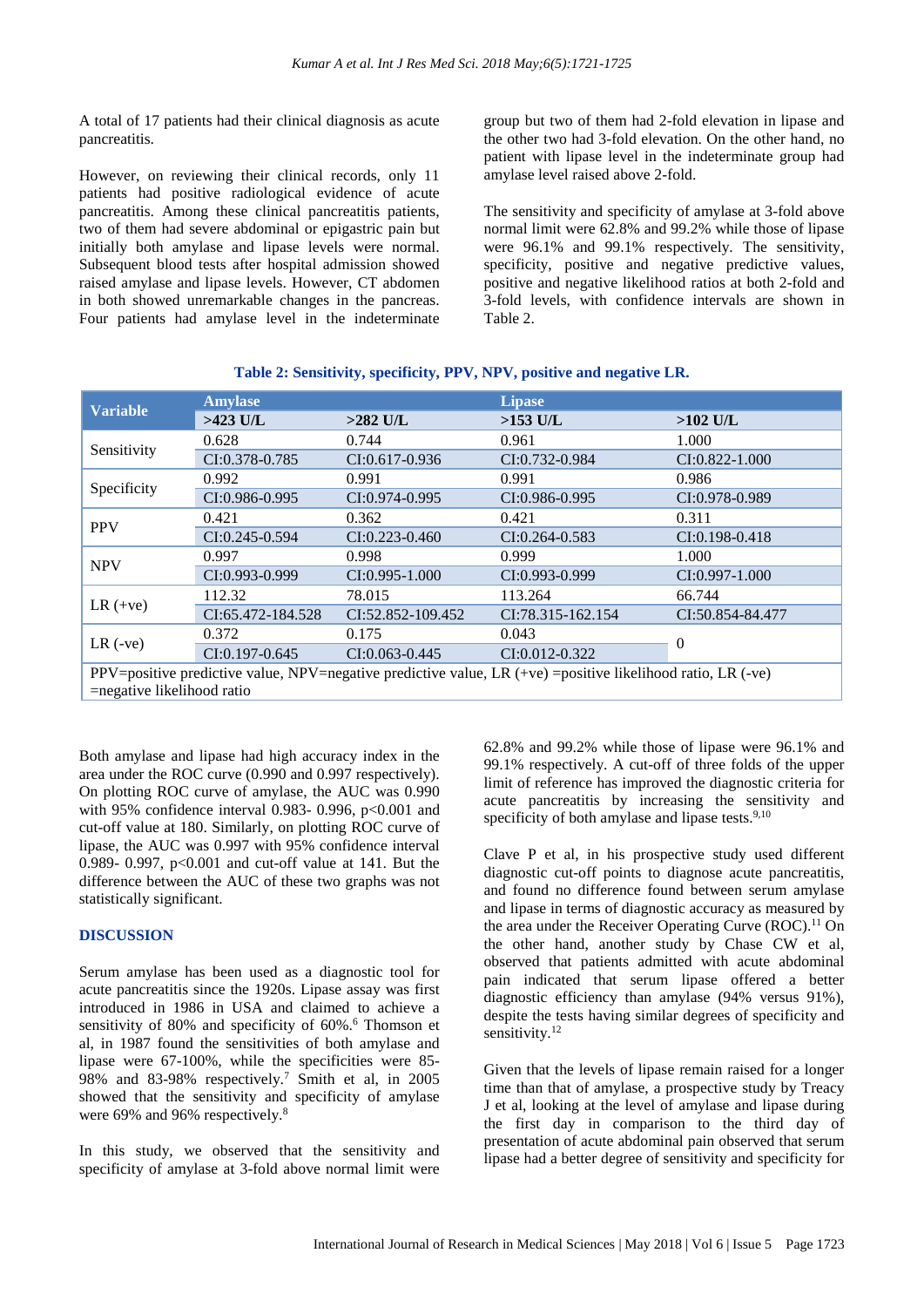diagnosing acute pancreatitis during both early and late stages of the disease.<sup>13</sup>

Our findings are in contrast to the literatures review by Beauregard et al. He indicated that several prospective and retrospective studies did not find any significant diagnostic advantage of lipase over amylase in term of specificity, sensitivity and accuracy.<sup>14</sup> Another study by Gomez D et al, is also in concordance with our observations. He observed that majority of patients with acute pancreatitis had raised levels of both amylase and lipase (97%), however, raised lipase levels were seen between 95 and 100 % of patients based on the aetiology.

In our study, 84 % of patients of acute pancreatitis had both amylase and lipase raised and 100 % of acute pancreatitis patients had lipase raised, irrespective of aetiology. Our findings confirm the results of other studies by Thomson et al, Agrawal et al who observed higher sensitivity and specificity of serum lipase in diagnosis of acute pancreatitis compared to serum amylase.7,15 Measuring both lipase and amylase to determine the etiology of acute pancreatitis has been a matter of debate. Gumaste VV et al, in his prospective study on 20 patients concluded that a ratio of lipase to amylase serum level greater than two is indicative of alcoholic acute pancreatitis.<sup>16</sup> A few retrospective studies have found that a lipase to amylase ratio of more than five is indicative of alcoholic pancreatitis (sensitivity 31%, specificity  $100\%$ ).<sup>17</sup> In contrast, the ratio of lipase to amylase in other studies did not correlate with the cause of acute pancreatitis.<sup>18</sup> The sensitivity, specificity, accuracy, and positive and negative predictive values of lipase to amylase ratios were ineffective in determining the etiology of acute pancreatitis.<sup>19</sup>

Currently there are other serum markers being utilized. Pancreatic isoamylase is one of such example. A few others are serum trypsin, elastase-1, phospholipase A2 and urine amylase. Serum trypsin and elastase are of interest because of their longer half life, thus having a more prolonged elevation allowing detection even with delayed presentation.<sup>11</sup> Therefore, they are used only in doubtful cases or delayed presentation and may need another enzyme for comparison.

#### **CONCLUSION**

In light of above discussion, it can be concluded that serum lipase had better diagnostic accuracy as compared to serum amylase. In resource-constrained settings with limited lab and radiological facilities, serum lipase should be preferred over serum amylase for diagnosis of acute pancreatitis.

*Funding: No funding sources Conflict of interest: None declared Ethical approval: The study was approved by the Institutional Ethics Committee*

#### **REFERENCES**

- 1. Bierma MJ, Coffey MJ, Nightingale S, van Rheenen PF, Ooi CY. Predicting severe acute pancreatitis in children based on serum lipase and calcium: A multicentre retrospective cohort study. Pancreatology. 2016;16(4):529-34.
- 2. Fabre A, Boulogne O, Gaudart J, Mas E, Olives JP, Sarles J. Evaluation of serum lipase as predictor of severity of acute pancreatitis in children. J pediatric gastroenterology and nutrition. 2014;58(4):e41-2.
- 3. Keim V, Teich N, Fiedler F, Hartig W, Thiele G, Mossner J. A comparison of lipase and amylase in the diagnosis of acute pancreatitis in patients with abdominal pain. Pancreas 1998;16(1):45-9.
- 4. Chang JW, Chung CH. Diagnosing acute pancreatitis: amylase or lipase?. Hong Kong J emergency medicine. 2011;18(1):20-5.
- 5. Koizumi M, Takada T, Kawarada Y, Hirata K, Mayumi T, Yoshida M, et al. JPN guidelines for the management of acute pancreatitis: diagnostic criteria for acute pancreatitis. J Hepatobiliary Pancreat Surg. 2006;13(1):25-32.
- 6. Lott JA, Patel ST, Sawhney AK, Kazmierczak SC, Love JE Jr. Assays of serum lipase: analytical and clinical considerations. Clin Chem. 1986;32(7):1290-302.
- 7. Thomson HJ, Obekpa PO, Smith AN, Brydon WG. Diagnosis of acute pancreatitis: a proposed sequence of biochemical investigations. Scand J Gastroenterol. 1987;22(6):719-24.
- 8. Smith RC, Southwell-Keely J, Chesher D. Should serum pancreatic lipase replace serum amylase as a biomarker of acute pancreatitis? ANZ J Surg. 2005;75(6):399-404.
- 9. Gomez D, Addison A, De Rosa A, Brooks A, Cameron IC. Retrospective study of patients with acute pancreatitis: is serum amylase still required?. BMJ open. 2012;2(5):e001471.
- 10. Sutton PA, Humes DJ, Purcell G, Smith JK, Whiting F, Wright T, et al. The role of routine assays of serum amylase and lipase for the diagnosis of acute abdominal pain. The Annals of The Royal College of Surg England. 2009 Jul;91(5):381-4.
- 11. Clave P, Guillaumes S, Blanco I, Nabau N, Mercé J, Farre A, Marruecos L, et al. Amylase, lipase, pancreatic isoamylase, and phospholipase A in diagnosis of acute pancreatitis. Clinical chemistry. 1995 Aug 1;41(8):1129-34.
- 12. Chase CW, Barker DE, Russell WL, Burns RP. Serum amylase and lipase in the evaluation of acute abdominal pain. Am Surg. 1996;62(12):1028-33.
- 13. Treacy J, Williams A, Bais R, Willson K, Worthley C, Reece J, et al. Evaluation of amylase and lipase in the diagnosis of acute pancreatitis. ANZ J surgery. 2001 Oct 1;71(10):577-82.
- 14. Beauregard JM, Lyon JA, Slovis C. Using the literature to evaluate diagnostic tests: amylase or lipase for diagnosing acute pancreatitis?. J Medical Library Association. 2007 Apr;95(2):121.